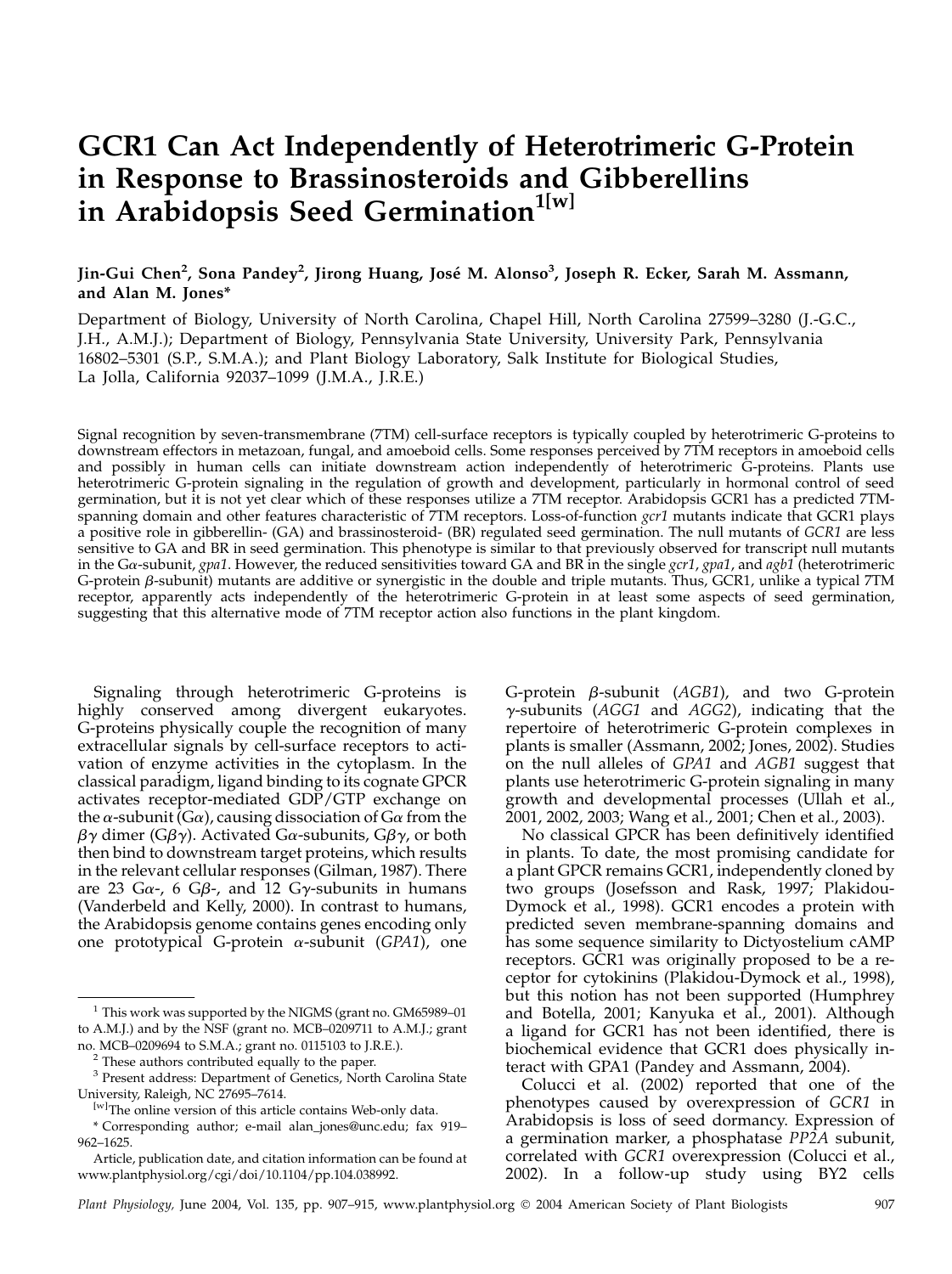overexpressing GCR1, Apone et al. (2003) concluded that GCR1 regulates DNA synthesis through activation of phosphatidylinositol-specific phospholipase C.

Based on the observations that GCR1 is physically coupled to GPA1 (Pandey and Assmann, 2004) and that a heterotrimeric G-protein complex is involved in control of seed germination (Ullah et al., 2002; Iwasaki et al., 2003; Lapik and Kaufman, 2003) as well as indications from the GCR1 overexpression phenotypes, we addressed the role of GCR1 in seed germination. Assays with loss-of-function alleles of GCR1 were used to assess results based on ectopic expression of GCR1 and to gain insight into the possible physiological function of GCR1. The characterization here of gcr1 mutants clearly supports a role for GCR1 in seed germination. Epistasis analysis using double and triple mutants of gcr1 and G-protein  $\alpha$ - and  $\beta$ -subunit genes extends this conclusion and indicates that some aspects of GCR1 function may act in parallel to the heterotrimeric G-protein complex.

#### RESULTS

# GCR1 Encodes a Seven-Transmembrane Receptor Homolog

At the time GCR1 was cloned (Josefsson and Rask, 1997; Plakidou-Dymock et al., 1998), genome sequence information was limited and computational approaches for structure prediction were less sophisticated than at present. We revisited the topic of GCR1 homology to the GPCR model using current bioinformatic tools. Our analysis is based on the fact that the seven-transmembrane (7TM) domain is the most conserved feature for all GPCRs and that computational algorithms to detect predicted 7TM models have greatly improved. As predicted by a transmembrane domain hidden Markov model (Krogh et al., 2001), the probability of GCR1 containing a 7TM domain is near 1.0 (Supplemental Fig. 1A, which can be viewed at www.plantphysiol.org). The predicted overall topology of GCR1, as generated by the residue-based diagram editor Web server (Konvicka et al., 2000), is reminiscent of GPCRs that contain a 7TM domain with a preferred orientation of an extracellular N terminus and an intracellular C terminus (Supplemental Fig. 1B). The predicted topology of GCR1 places Cys residues (Cys-80 and Cys-151) near the entry to transmembrane domain-3 and the second extracellular loop, respectively, in similar positions to a common disulfide linkage found frequently in GPCRs of all subfamilies. National Center for Biotechnology Information standard protein-protein BLAST (blastp) analyses confirmed that GCR1 contains a domain that is conserved in pfam00002, 7tm\_2, 7TM receptor, secretin family (data not shown). GCR1 also contains a 7TM domain that is conserved in pfam01534, frizzled, frizzled/smoothened family membrane region. Proteins related to Drosophila frizzled are receptors for



Figure 1. T-DNA insertion mutant alleles of GCR1 in Arabidopsis. A, T-DNA insertion sites in GCR1. LB, T-DNA left border. Gray boxes represent exons. The T-DNA insert is not drawn to scale. The gray arrows at LB indicate the T-DNA left border primer, and the black arrows indicate the GCR1 specific primers used for mutant isolation. B, RT-PCR analysis for GCR1 transcript. Total RNA was isolated from 10-dold, light-grown seedlings. The GCR1 transcript was present in total RNA from wild-type Arabidopsis but absent in the gcr1-1 and gcr1-2 mutants. As a control, Arabidopsis ABP1 primers that amplify a 554 bp product were added together with GCR1 primers in each PCR reaction. C, Two-day-old, dark-grown gcr1 mutant seedlings.

the Wnt signaling molecules. The smoothened receptor mediates hedgehog signaling. GCR1 showed the highest overall similarity to cAMP receptors or cAMP receptor-like GPCR, CR1A (accession no. AAO62367) and CAR3 (accession no. P35352) in Dictyostelium discoideum, and TasA (accession no. BAA99285) in Polysphondylium pallidum (Supplemental Fig. 1C). GCR1 has 25% identity with CR1A within 247 amino acids, 24% with CAR3 within 260 amino acids, and 24% with TasA within 258 amino acids. GCR1 also showed similarity to the rhodopsin family of GPCRs (data not shown). A database search of Arabidopsis open reading frames using full-length GCR1 failed to yield homologs, indicating that GCR1 is a single gene in Arabidopsis. A GCR1 homolog is present in rice (Oryza sativa; Kato et al., 2003).

### gcr1 Null Alleles in Arabidopsis

gcr1-1, which harbors a T-DNA insert in the eighth intron of GCR1 coding sequence, was obtained by screening deconvoluted pools of DNA from T-DNA transformed plants as described in ''Materials and Methods." A second allele (gcr1-2) was obtained from the Salk Institute sequence-indexed insertion mutant collection (http://signal.salk.edu/cgi-bin/tdnaexpress), and the T-DNA insertion was confirmed to be in the sixth exon of the GCR1 coding sequence (Fig. 1A). Reverse transcription (RT)-PCR of cDNA isolated from homozygous mutant plants failed to detect the full-length GCR1 transcripts, indicating that individuals homozygous at the mutant GCR1 locus are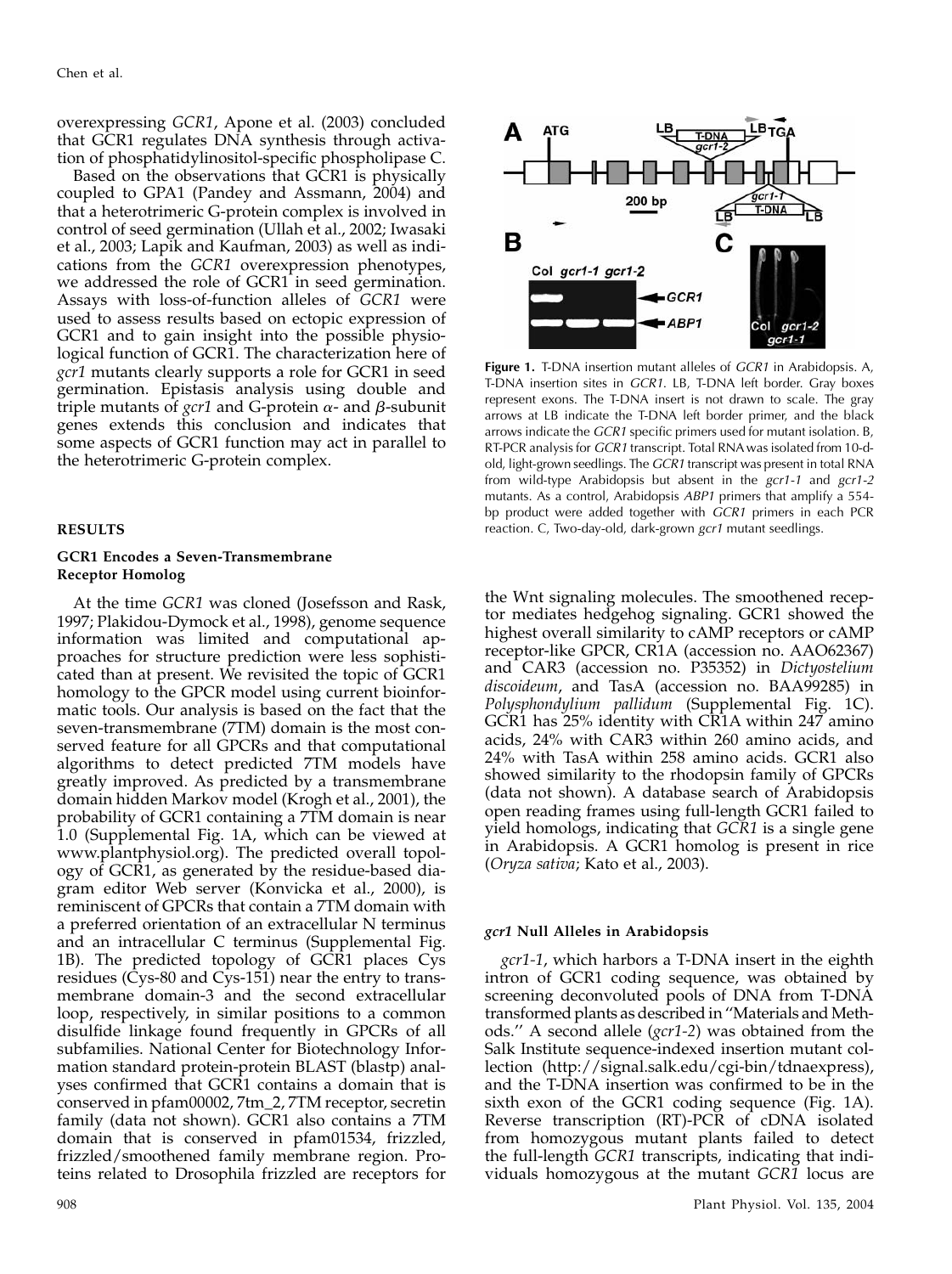transcript null (Fig. 1B). Another independent allele, gcr1-3 in the Wassilewskija (WS) ecotype, is described elsewhere (Pandey and Assmann, 2004).

# gcr1 gpa1 Mutants Have gpa1 Leaf Morphology and Plant Architecture

If GCR1 is coupled by a heterotrimeric G-protein complex, gcr1 mutants should share some or all phenotypes exhibited by loss-of-function G-protein subunit mutants. To address the genetic interaction between GCR1 and heterotrimeric G-protein subunits, we examined single, double, and triple gcr1, gpa1, and agb1 mutants in the Columbia (Col-0) ecotype background. When grown in darkness for 2 d, gpa1 and agb1 mutants have shorter hypocotyls and partiallyopened hooks, as reported previously (Ullah et al., 2001, 2003; Jones et al., 2003), whereas gcr1 mutants have the wild-type (Col-0) traits (Figs. 1C and 2, A and B). The phenotypes of shorter hypocotyl and partiallyopened hook were also observed in gcr1 gpa1 double, agb1 gcr1 double, and agb1 gcr1 gpa1 triple mutants (Fig. 2, A and B).

When grown in light, *gpa1* and *agb1* mutants have leaves with rounded lamina, whereas gcr1 mutant leaf morphology is that of a wild type (Fig. 2C). This round leaf phenotype is also found in gcr1 gpa1, agb1 gcr1, and *agb1 gcr1 gpa1* double or triple mutants (Fig. 2C). No additional vegetative phenotypes were observed in gcr1 gpa1, agb1 gcr1, and agb1 gcr1 gpa1 mutants.

Colucci et al. (2002) showed that plants ectopically expressing GCR1 flower early providing a clear prediction that plants lacking a functional GCR1 would flower late. However,  $\gamma$  null mutants typically do not flower later than wild-type plants, and, under



Figure 2. gcr1 gpa1 double mutant resembles gpa1 single mutant in morphology. A, gcr1 gpa1 double mutant phenotypes of 2-d-old, dark-grown seedlings. B, Hypocotyl lengths of 2-d-old, dark-grown gcr1 gpa1 double mutant seedlings. Shown are the means  $\pm$  se of 20 seedlings. C, gcr1 gpa1 double mutant phenotypes of 43-d-old, light-grown plant. Shown below are the 10th rosette leaves from wild-type (Col-0) and mutant plants.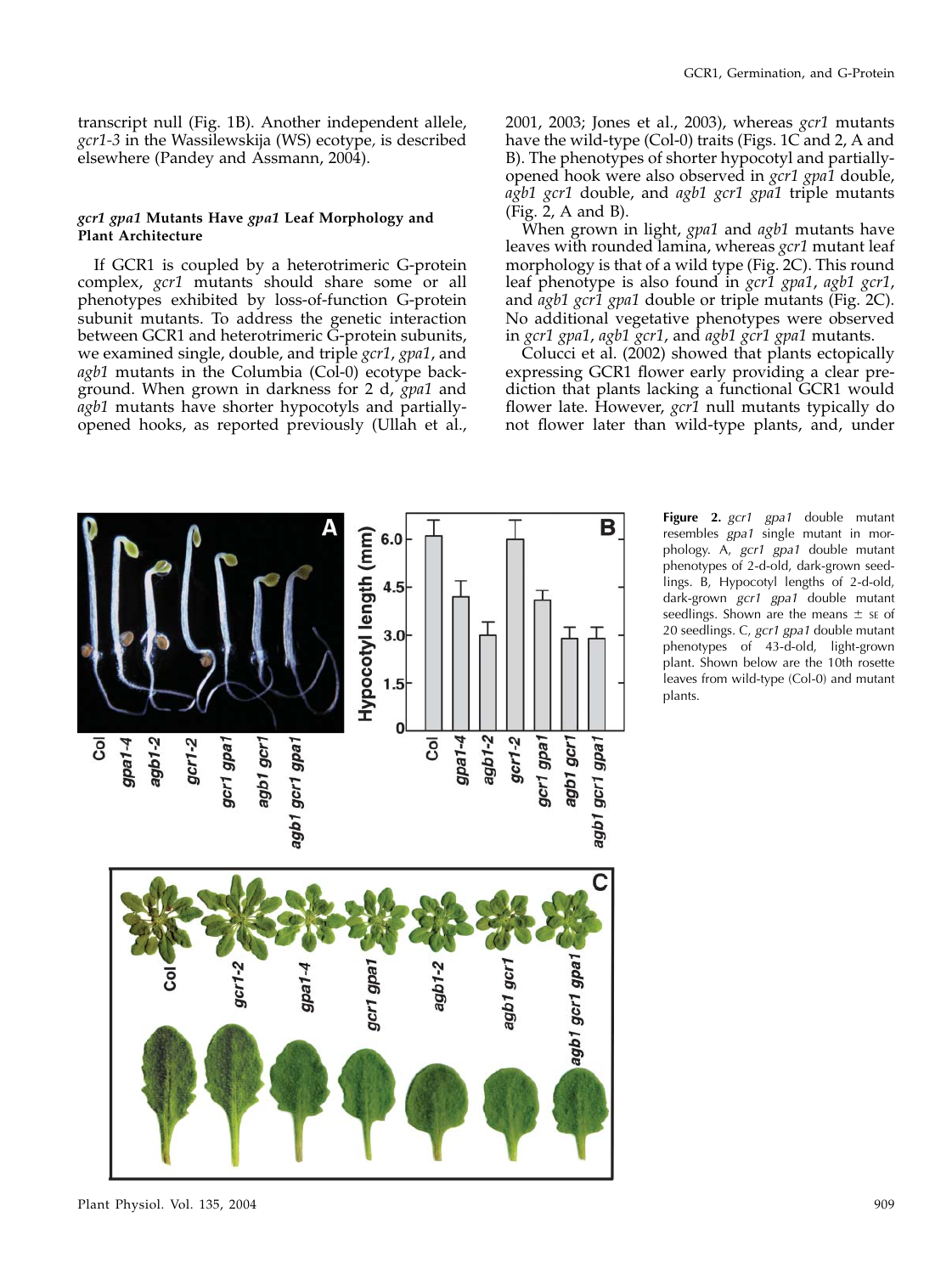certain conditions, actually flower slightly, but statistically earlier, than wild-type plants (data not shown).

# gcr1 Null Alleles Have Altered Sensitivities to GA and BR in Seed Germination

Seed germination is regulated by many signals in a G-protein-dependent manner. Previously, we found that *gpa1* mutant seeds are less responsive to GA, and that seeds ectopically expressing GPA1 are at least one million-fold more responsive to GA yet still require GA for germination (Ullah et al., 2002). We hypothesized that the GPA1 heterotrimeric complex operates upon the GA pathway to control germination, and that this potentiation is directly mediated by BR (Ullah et al., 2002). A role for GCR1 in seed germination has also been proposed (Colucci et al., 2002). Therefore, to directly test if gcr1 seeds are altered in the GA response, seeds were pretreated with the GA biosynthesis inhibitor, paclobutrazol (PAC), to reduce the endogenous GA pool, then sown on plates supplemented with defined concentrations of GA or BR. gcr1 seeds are less responsive to exogenous GA and are hypersensitive to PAC (Fig. 3).

BR either potentiates GA signaling or blocks the abscisic acid (ABA) inhibition of germination (Leubner-Metzger, 2001; Steber and McCourt, 2001), and GPA1 appears to couple BR signaling in germination (Ullah et al., 2002). Therefore, the sensitivity of  $\gamma$ cr1 mutant seeds to BR was also tested in seed germination. As shown in Figure 3C, gcr1 mutant seeds have reduced responsiveness to BR. The altered sensitivities to BR and GA of the Col-0 alleles of mutant *gcr1* are recapitulated in a WS allele gcr1 mutant (gcr1-3; Supplemental Fig. 2, A and B).

# gcr1 gpa1 Double Mutants Have Additive or Synergistic GA and BR Responses in Seed Germination

Because *gpa1* and *gcr1* mutants have reduced sensitivities to GA and BR in seed germination, we investigated whether GCR1 and GPA1 are genetically coupled in seed germination pathway(s) mediated by GA and BR. As shown in Figure 4, the sensitivities of gcr1 gpa1 double mutants to GA and BR in seed germination were additive or synergistic (Fig. 4, A and C). In the GA sensitivity assay, 50% germination occurred at approximately  $10^{-7}$  M for both gpa1 and gcr1 single mutants, whereas gcr1 gpa1 double mutants required at least 10-fold more GA to reach 50% germination. In the BR sensitivity assay, both gpa1 and *gcr1* single mutants showed reduced sensitivity to BR compared to wild type. While for wild-type seed 50% germination was obtained at  $10^{-8}$  M brassinolide (BL), germination for the double mutants could not be reached even when BL was applied at concentrations as high as  $5 \times 10^{-7}$  M. Germination rescued by BL for



Figure 3. Null alleles of  $GCR1$  have altered sensitivity to  $GA_3$  and BL in seed germination. A, Sensitivity of  $gcr1$  mutant seeds to  $GA_3$ . B, Sensitivity of gcr1 mutant seeds to the GA biosynthesis inhibitor PAC. C, Sensitivity of gcr1 mutant seeds to BL. Wild-type (Col-0) and mutant seeds from matched seed lots in A and C were pretreated with 8  $\mu$ M PAC. After 3 d at 23°C in darkness, germination was scored and expressed as a percent of total seeds. Wild-type and mutant seeds from matched lots in B were sterilized and sown on plates supplemented with 1% Glc and the indicated concentration of PAC. After 3 d at 23°C in dark, germination was scored and expressed as a percent of total seeds. Shown are means of three replicates  $\pm$  sE.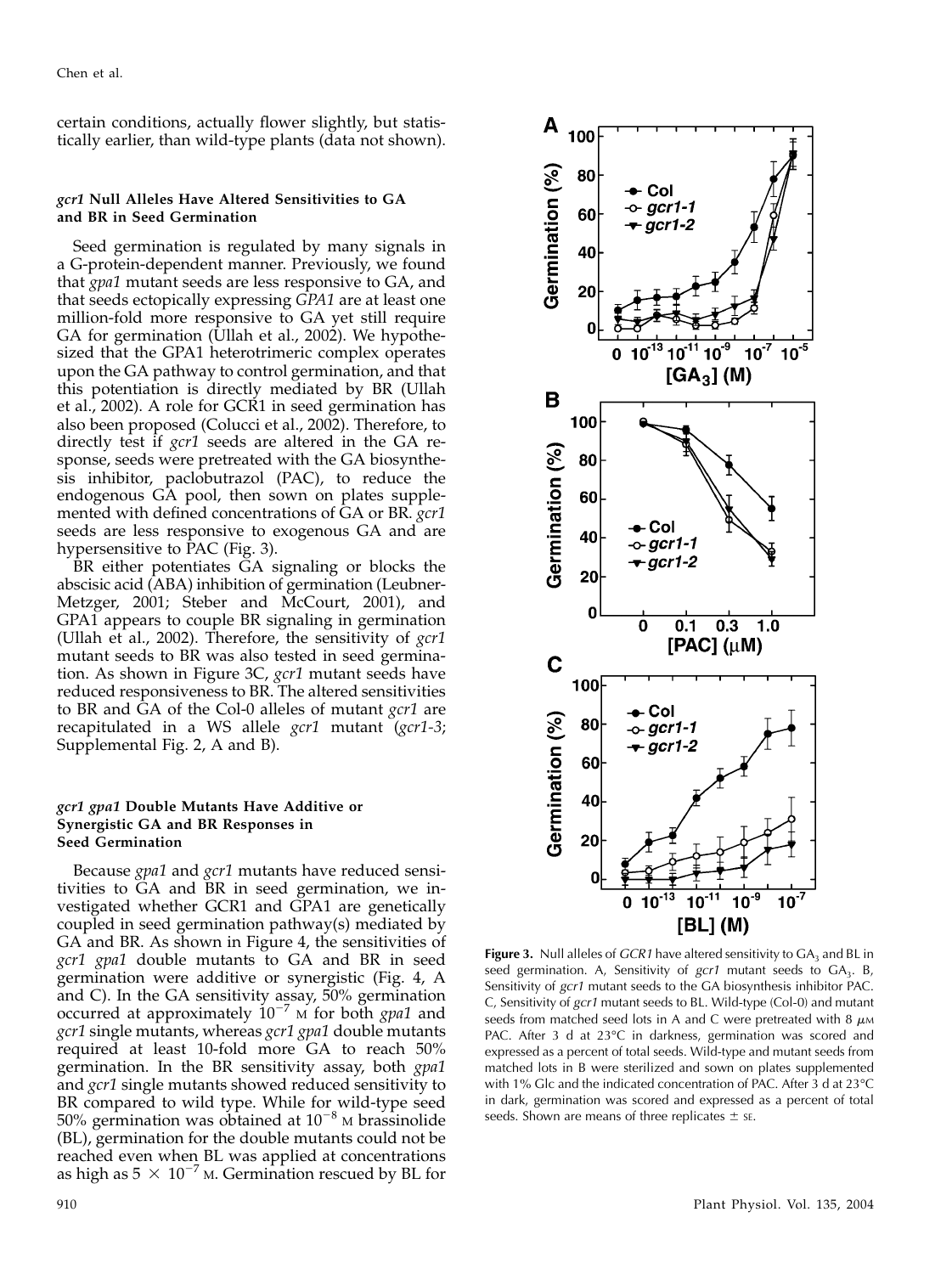

Figure 4. gcr1 gpa1 and gcr1 agb1 double mutants have additive or synergistic reduced responses to  $GA<sub>3</sub>$  and BL in seed germination. A, The sensitivity of gcr1  $gpa1$  double mutant to  $GA_3$ . B, The sensitivities of the agb1 gcr1 double mutant and agb1 gcr1 gpa1 triple mutant to  $GA<sub>3</sub>$ . C, The sensitivity of gcr1 gpa1 double mutant to BL. D, The sensitivities of agb1 gcr1 double mutant and agb1 gcr1 gpa1 triple mutant to BL. Wild-type (Col-0) and mutant seeds from matched seed lots were pretreated with 8  $\mu$ м PAC at 4°C for 2 d in the dark, washed, then sown on one-halfstrength Murashige and Skoog (with Gamborg's vitamins) plates supplemented with the indicated concentration of  $GA_3$ or BL. After 3 d at 23°C in darkness, germination was scored and expressed as a percent of total seeds. All germination assays were repeated at least twice. Shown are means  $\pm$  se.

the gpa1 and gcr1 single mutants was intermediate to wild type and *gpa1 gcr1* double mutants (Fig. 4C). Similar additive or synergistic effects were also observed in *agb1 gcr1* double mutants and *agb1 gcr1 gpa1* triple mutants (Fig. 4, B and D). Not shown in Figure 4, for purpose of clarity, is that the sensitivities of the gpa1 agb1 double mutant to GA and BR are the same as that of the *agb1* single mutant.

#### GCR1 Subcellular and Tissue Localization

Humphrey and Botella (2001) previously showed that GCR1 is localized to the outer edge of the leaf epidermal cells of Arabidopsis plants. Here, we utilize three-dimensional imaging of Arabidopsis suspension cells expressing a GCR1-GFP fusion to increase spatial resolution of GCR1 subcellular localization. GCR1- GFP fluorescence could be detected in the region near the plasma membrane of the intact cell and protoplast, but not in the same pattern as that of GPA1-GFP fluorescence, which is distributed evenly across the plasma membrane (Fig. 5A). In contrast, GCR1-GFP fluorescence appeared in a punctuate pattern, implying an association with particular membrane structures or possible internalization (Fig. 5B), a pattern also found with some mammalian GPCR-GFP fusions (Chun et al., 1994; Tarasova et al., 1997; Kallal et al., 1998).

To visualize tissue and organ distribution of GCR1 expression, a GCR1::GUS ( $\beta$ -glucuronidase) reporter comprised of genomic DNA 932 bp upstream of the GCR1 start codon fused with GUS was introduced into Col-0 plants. In dark-grown, 2-d-old seedlings, the GCR1::GUS transcriptional fusion transgene was expressed in the cotyledons and the hook (Fig. 5C). In light-grown, 10-d-old seedlings, GUS staining was detected in young leaves and vascular tissues of cotyledons, hypocotyl, and root (Fig. 5D), whereas no GUS staining was detected in the root tip, a predominant site of expression of GPA1 (Huang et al., 1994). We did not observe any GUS staining in the vegetative tissues or flowers in mature plant, confirming that GCR1 transcript expression is low (Plakidou-Dymock et al., 1998; Humphrey and Botella, 2001; Colucci et al., 2002).

## DISCUSSION

We provide genetic evidence that GCR1 is an important component for multiple signaling pathways in seed germination. We found that loss-of-function of GCR1 confers altered sensitivities to GA and BR in germination response. Subcellular localization of GFPtagged GCR1 shows that GCR1 appears in a punctuate pattern around the plasma membrane. This distribution pattern does not preclude the possibility that GCR1 functions as a receptor. From recent studies on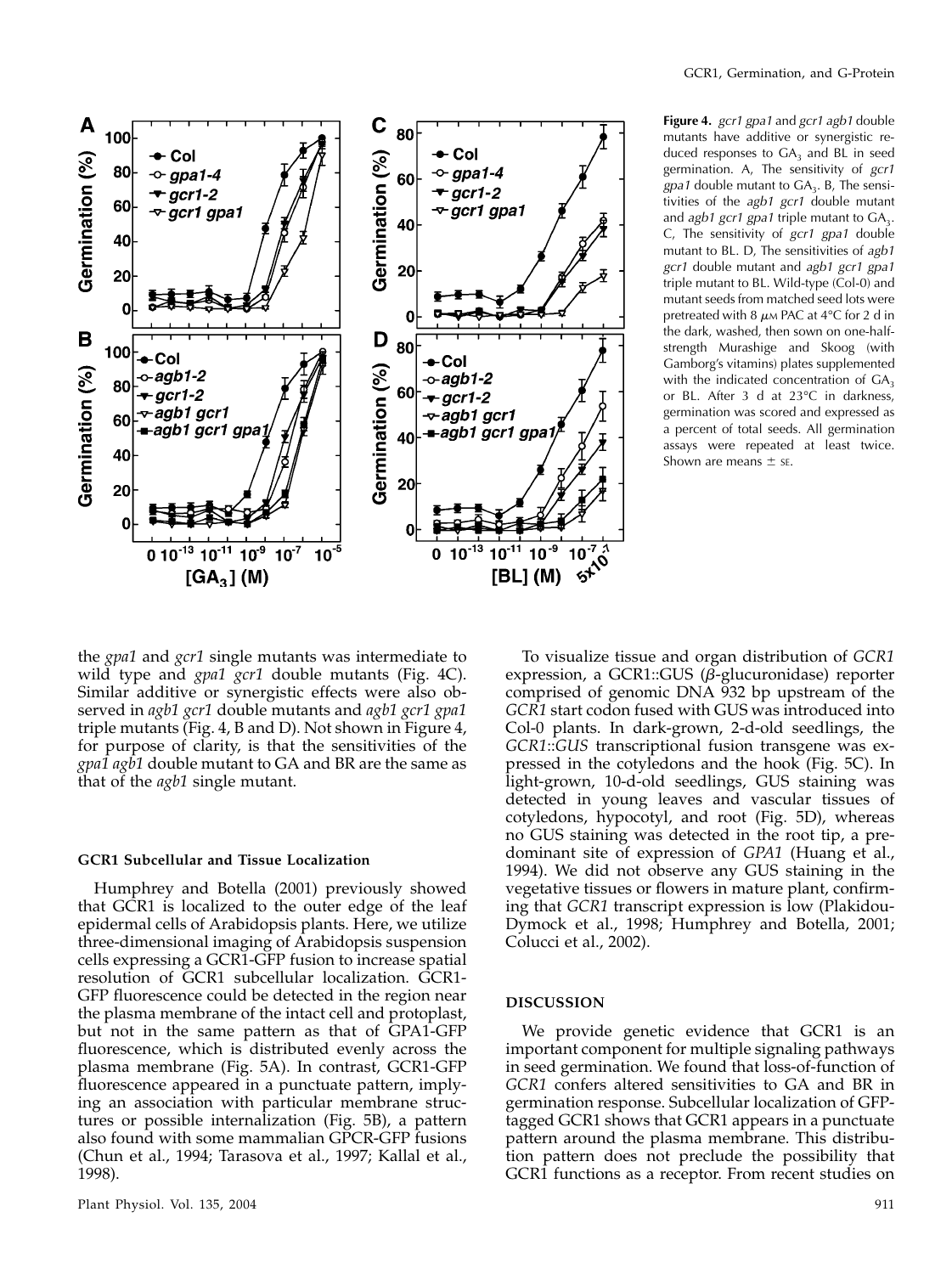Figure 5. GCR1 localization and expression in Arabidopsis. A, GCR1 subcellular localization. 35S::GCR1-GFP and 35S::GPA1- GFP binary constructs were transformed separately into Arabidopsis suspension cells. GFP was visualized by fluorescence microscopy both in intact cells and protoplasts. B, Z-stack image of GCR1-GFP in Arabidopsis suspension cells. C, GCR1::GUS expression in 2-d-old, dark-grown Arabidopsis seedlings. The regions of hook and cotyledons are highlighted. D, GCR1::GUS expression in 10-d-old, light-grown Arabidopsis seedlings. Top (left to right): young leaves, hypocotyl, and cotyledon; bottom (left to right): rosette leaf, root, and root tip.



metazoan GPCRs, it is now known that some GPCRs are not confined to the cell surface as earlier thought, but are located throughout the cell cortex (Daly and McGrath, 2003). The subcellular localization of the receptor molecules also depends on the cell type, environmental conditions, and concentration of the agonist. Some receptors cluster in the plasma membrane prior to agonist induced internalization (Drmota et al., 1998; McLean and Milligan, 2000). Because both GPA1-GFP and GCR1-GFP expressions were driven by 35S promoter, we do not rule out the possibility that



Figure 6. Schemes of GCR1 modes of action. GCR1 positively regulates seed germination, by coupling or modulating BR potentiation of GA-stimulated germination, but acts in a pathway independent of GPA1 and AGB1. GPA1 and AGB1 also negatively regulate the antagonistic effect of ABA on GA-stimulated germination. Glc delays seed germination, but not necessarily via ABA.

the expression patterns we observed were due to ectopic expressions of the fusion proteins. Furthermore, because we have not yet shown that the GCR1- GFP fusion protein is able to rescue fully the *gcr1* mutant phenotypes, we remain cautious in interpreting the internalization pattern. With this precautionary comment in mind, we note that this pattern is common to many well-studied GPCR in mammals (Tan et al., 2004).

We have previously shown that plants and seeds harboring null alleles of GPA1, the single gene encoding a canonical  $Ga$  in Arabidopsis, have altered sensitivities to a number of plant hormones (Ullah et al., 2001, 2002, 2003). G $\alpha$  mutants are less sensitive to GA and BR in seed germination (Ashikari et al., 1999; Ueguchi-Tanaka et al., 2000; Ullah et al., 2002), and rice plants harboring the  $d1$  mutation in the rice  $G\alpha$  gene, RGA1, are dwarf (Fujisawa et al., 1999). These data all point to a role of heterotrimeric G-protein in GA signaling (Iwasaki et al., 2003).

GA is a critical player in seed germination (Olszewski et al., 2002). We found that similar to gpa1, gcr1 mutants also have reduced sensitivity to GA in seed germination (Fig. 3). Our loss-of-function data are consistent with the gain-of-function data that overexpression of GCR1 abolishes seed dormancy and enhances the expression of germination-associated genes (Colucci et al., 2002). In view of these data and the observation that GCR1 physically interacts with GPA1 (Pandey and Assmann, 2004), we used genetic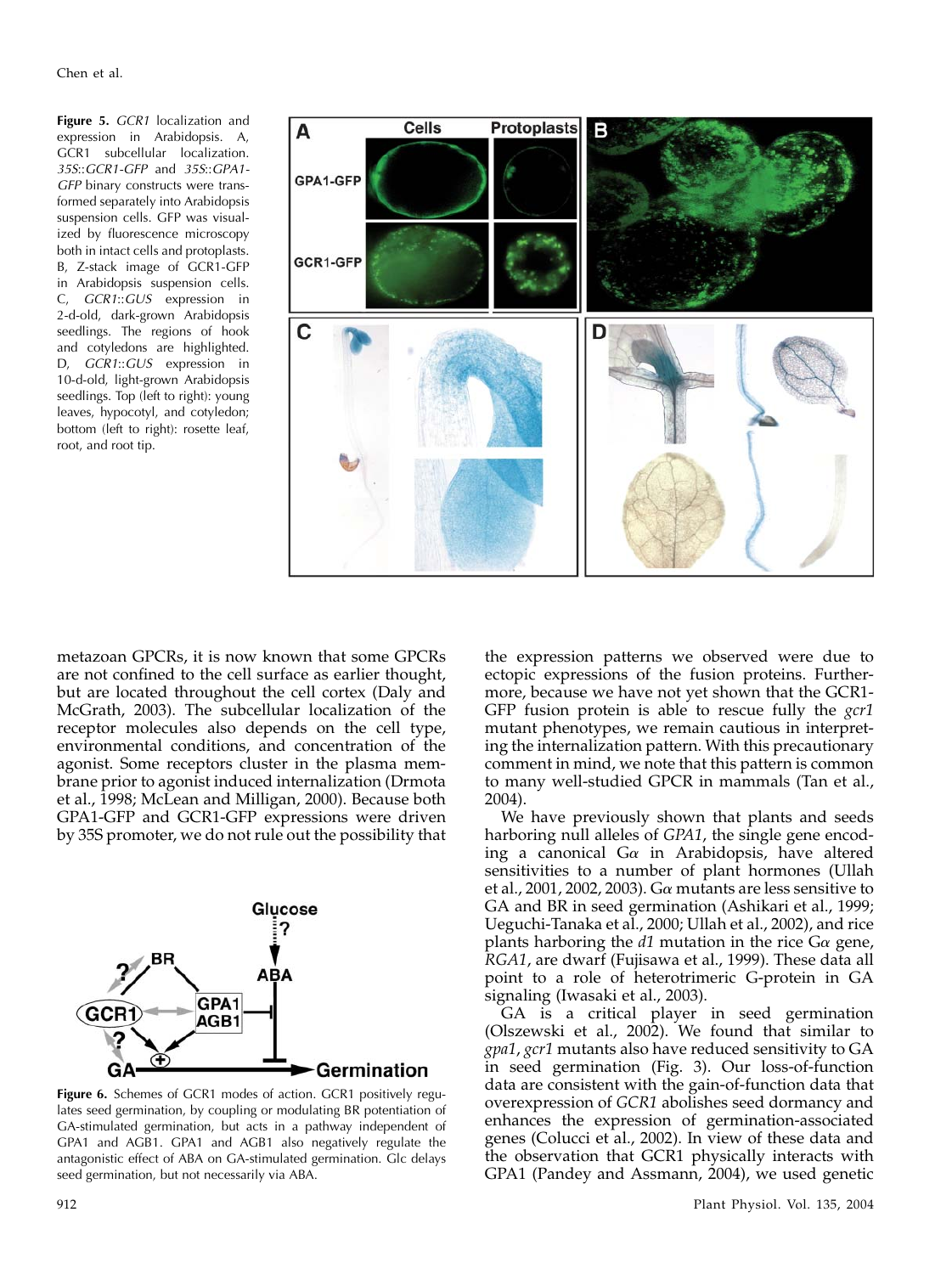| Factor or Site Name | Signal Sequence | Repeat Time(s) | Function                                                                                                                                                                       |
|---------------------|-----------------|----------------|--------------------------------------------------------------------------------------------------------------------------------------------------------------------------------|
| TAAAGSTKST1         | <b>TAAAG</b>    |                | Found in promoter of $KST1$ (encodes a $K^+$ influx channel of guard cells);<br>target site for trans-acting StDof1 protein controlling guard cell-specific<br>gene expression |
| ABRELATERD1         | <b>ACGTG</b>    |                | ABA response element-like sequence; required for etiolation-induced<br>expression of erd1 (early responsive to dehydration)                                                    |
| MYCATERD1           | <b>CATGTG</b>   |                | MYC recognition sequence; necessary for expression of erd1 in<br>dehydrated Arabidopsis                                                                                        |
| ACGTATERD1          | <b>ACGT</b>     | 6              | Required for etiolation-induced expression of erd1                                                                                                                             |
| MYCCONSENSUSAT      | <b>CANNTG</b>   | 2              | MYC recognition site found in the promoters of the dehydration-respon-<br>sive gene rd22                                                                                       |
| MYCATRD22           | <b>CACATG</b>   |                | Binding site for MYC in dehydration-responsive gene rd22                                                                                                                       |
| LTRECOREATCOR15     | <b>CCGAC</b>    | 3              | Core of low temperature responsive element (LTRE) of cor15a gene; ABA<br>responsiveness                                                                                        |
| <b>ACGTABOX</b>     | <b>TACGTA</b>   | 2              | Responsible for sugar repression                                                                                                                                               |
| AMYBOX1             | <b>TAACARA</b>  | $\overline{2}$ | Amylase box; conserved sequence found in 5'-upstream region of<br>$\alpha$ -amylase gene                                                                                       |
| CGACGOSAMY3         | <b>CGACG</b>    | 3              | Found in the GC-rich regions of the rice Amy3D and Amy3E amylase<br>genes; may function as a coupling element for the G box element                                            |
| SP8BFIBSP8BIB       | <b>TACTATT</b>  | 3              | One of SPBF binding sites (SP8b); found in promoter of $\beta$ -amylase                                                                                                        |
| <b>MYBGAHV</b>      | <b>TAACAAA</b>  | $\overline{2}$ | Central element of GA response complex in high-pl $\alpha$ -amylase gene;<br>partially involved in sugar repression                                                            |
| C8GCARGAT           | CWWWWWWWG       | 6              | Binding site of plant MADS-domain protein AGL15                                                                                                                                |
| WBOXATNPR1          | <b>TTGAC</b>    | 3              | W-box found in the promoter of Arabidopsis NPR1 gene; recognized<br>specifically by SA-induced WRKY DNA binding proteins                                                       |

| <b>Table I.</b> Analysis of cis-acting regulatory DNA elements in GCR1 promoter region |  |  |  |  |
|----------------------------------------------------------------------------------------|--|--|--|--|
| In bold are the signal sequences related to dehydration response or amylase activity.  |  |  |  |  |

tools to address whether GCR1 is coupled to GPA1 in seed germination responses. The most obvious expectation based on the germination response to single  $\sqrt{g}c r1$ or gpa1 mutants would be that the gcr1 gpa1 double mutants would display an epistatic phenotype. However, gcr1 gpa1 double mutants as well as agb1 gcr1 double mutants and agb1 gcr1 gpa1 triple mutants have mostly additive or synergistic effects of reduced sensitivity to GA and BR in germination (Fig. 4). The simplest explanation of our results to explain the additive/synergistic phenotypes of double and triple mutants would be that GCR1 acts in a parallel pathway with G-proteins in seed germination (Fig. 6).

Considering the importance of GA in controlling seed germination (Koornneef et al., 2002; Olszewski et al., 2002; Peng and Harberd 2002; Ogawa et al., 2003) and now the evidence that GCR1 is an element in the transduction of these signals, it was not surprising to find putative cis-elements controlling GCR1 expression that are found in GA-inducible genes (Table I). An analysis of the GCR1 promoter using the PLACE Signal Scan Search (Higo et al., 1999) also revealed cis-acting regulatory DNA elements associated with dehydration and ABA responsiveness.

The possibility remains that GPA1 interacts indirectly with GCR1 in GA and BR regulation of seed germination since a network of other proteins that might interact with GPA1 or GCR1 are expected to be involved in control of germination in response to hormonal signals. For example, recently a GPA1 interacting protein, AtPirin1, was identified in a yeast twohybrid screen (Lapik and Kaufman, 2003). AtPirin1 encodes a cupin-domain protein. Interestingly, seed germination was also delayed in Atpirin1 mutants. GPCRs in mammalian systems have also been shown to interact with other GPCRs or receptor-like kinases that also modulate their activities (Hall et al., 1999).

Because GCR1 and GPA1 physically interact (Pandey and Assmann, 2004), GCR1 presumably operates as a bona fide GPCR under some circumstances. However, the genetic evidence presented here indicates that GCR1 and GPA1 signals are not coupled in GA and BR-mediated seed germination responses. Recently, it has been shown that the slime mold CAR and human 5HT GPCRs also operate independently of their cognate G-protein in a subset of pathways (Heuss and Gerber, 2000; Brzostowski and Kimmel, 2001; Kimmel and Parent, 2003). However, due to the large number of the G-protein complexes in these animal systems (multiple  $\alpha$ -subunits) the evidence is indirect. With single prototypical  $\alpha$ - and  $\beta$ -subunits in Arabidopsis, the work presented here provides compelling evidence for GCR1 action independent of a conventional G-protein heterotrimer. Our work shows that what has been termed action at zero G by Alan Kimmel is more than an anomaly because the phenomenon, if not the mechanism as well, is apparently evolutionarily conserved from plants to metazoans.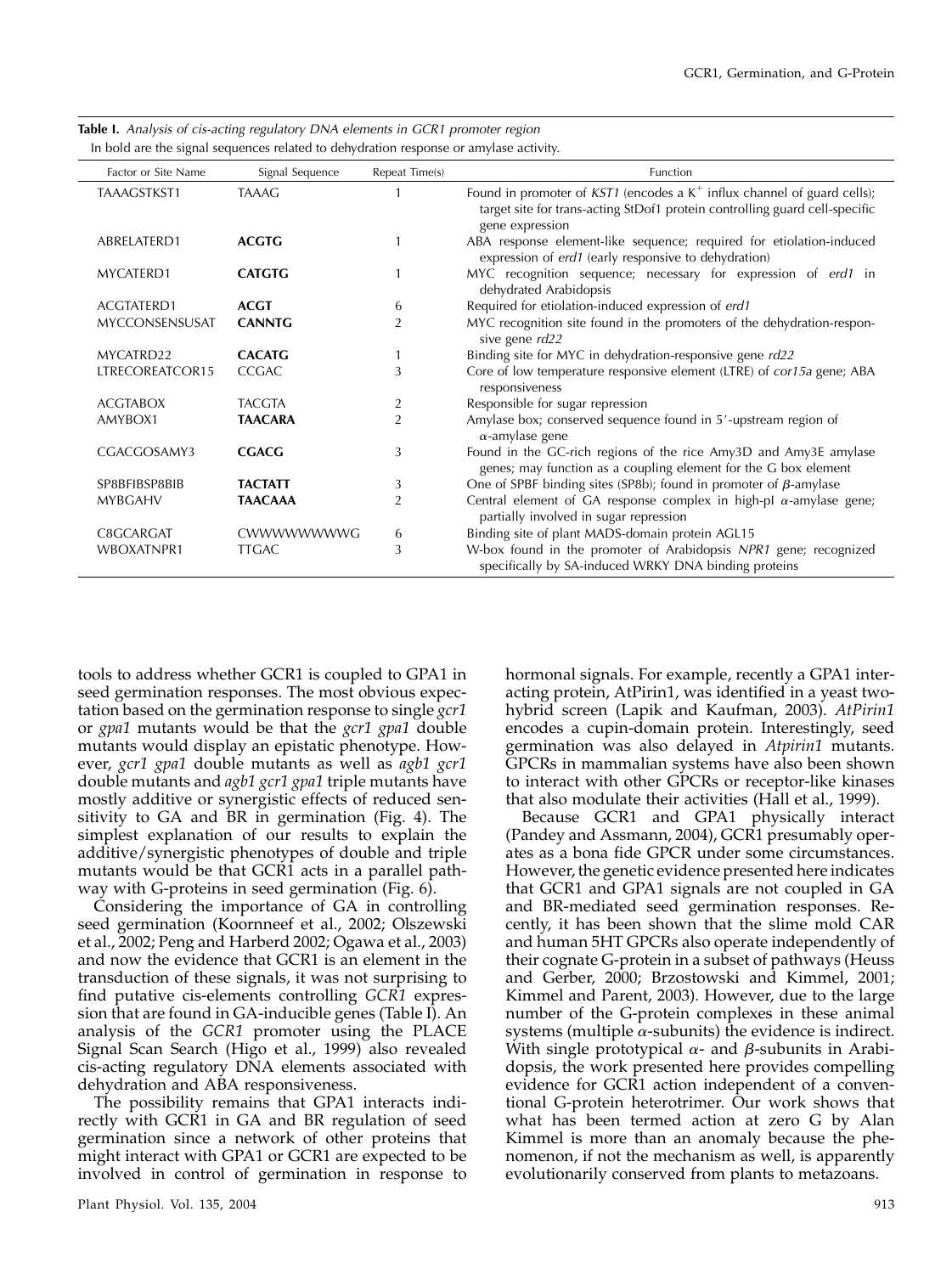# MATERIALS AND METHODS

#### Isolation of gcr1 Mutants

The accession number for GCR1 is At1g48270. Deconvoluted pools of DNA from T-DNA transformed plants were originally used to screen for insertion in the Arabidopsis GCR1 gene. A total of 60,000 T-DNA insertion lines in Col-0 (Alonso et al., 2003) were screened by PCR using GCR1- and T-DNA-specific primers. A single putative insertion line was identified independently in two sets of screening by using primers specific for the GCR1 5'-UTR (untranslated region) or 3'-UTR together with a T-DNA left borderspecific primer. PCR primers used were as follows: for GCR1 5'-UTR (5'-CGAACACGAACAGCGGAAATCGTCAATTC-3'); for 3'-UTR region (5'-CTAGAGGAAACTTACCAATCTCTCCATC-3'); and a T-DNA left border primer (5'-GGCAATCAGCTGTTGCCCGTCTCACTGGTG-3'). A single insertion in the eighth intron of GCR1 was isolated, and the insertion was confirmed by sequencing. This gcr1 mutant allele was designated as gcr1-1. The second gcr1 mutant allele (gcr1-2) was obtained from the Salk Institute sequence-indexed insertion mutant collection (http://signal.salk.edu/cgibin/tdnaexpress). The T-DNA insertion site in this allele was at the sixth exon of GCR1. Plants homozygous for gcr1 were isolated, and the insertion was confirmed by sequencing. Loss of detectable GCR1 transcripts in gcr1-1 and gcr1-2 mutants was verified by RT-PCR. Total RNA was isolated from seedlings grown in light for 10 d. GCR1 primers flanking the insertion site (5'-GTCGGCGGTTCTCACAGCCGGCGGAGGCT-3' and 5'-GGTCCT-CGGTCTTGAGTGATACCATTTCGC-3') and Arabidopsis ABP1 primers (5'-TGATCGTACTTTCTGTTGGTTCC-3' and 5'-CCAATAGTAAGGGAAC-TTCAGCC-3') were added together in each PCR reaction. The gcr1-3 insertion mutant (WS background) is described elsewhere (Pandey and Assmann, 2004). It should be clarified that GCR1, which is located on chromosome 1, was originally incorrectly mapped to chromosome 5 (Plakidou-Dymock et al., 1998).

Upon request, all novel materials described in this publication will be made available in a timely manner for noncommercial research purposes, subject to the requisite permission from any third-party owners of all or parts of the material. Obtaining permission will be the responsibility of the requestor.

#### GCR1 Constructs

The open reading frame of GCR1 was amplified by PCR from a cDNA library made from seedlings grown in light for 10 d and cloned into the pENTR/D-TOPO vector (Invitrogen, Carlsbad, CA), subcloned into Gateway plant transformation destination vector pGWB5 (Research Institute of Molecular Genetics, Matsue, Japan) by an LR recombination reaction, and transformed into Arabidopsis suspension cells by Agrobacterium-mediated transformation (Ferrando et al., 2000). In this vector, expression of GCR1- GFP was driven by the 35S promoter of the cauliflower mosaic virus.

To create the GCR1::GUS fusion construct, genomic DNA 932 bp upstream of the GCR1 start code was cloned into the pENTR/D-TOPO vector, subcloned into the Gateway plant transformation destination vector pBGWFS7 (Karimi et al., 2002), and transformed into Arabidopsis (Col-0) by Agrobacteriummediated transformation (Bechtold and Pelletier, 1998).

#### Assays

Sterilized wild-type and mutant seeds from matched lots were pretreated with 8  $\mu$ m PAC (Chem Service, West Chester, PA) in the dark at 4°C for 2 d, washed 6 times with deionized water, sown on plates containing one-halfstrength Murashige and Skoog basal medium with Gamborg's vitamins (ICN Biomedicals, Aurora, OH), 1% Suc, 0.5% phytoagar (Research Products International, Mt. Prospect, IL), pretreated with 75  $\mu$ mol m<sup>-2</sup> s<sup>-1</sup> light for 6 h, and treated with different concentrations of  $GA_3$  or BL. After 3 d in darkness at 23°C, the percentage of germination was scored. Germination is defined here as an obvious protrusion of the radicle through the seed coat. Each experiment was repeated at least twice. A minimum of 50 seeds was scored for each treatment of each genotype.

Sequence data from this article have been deposited with the EMBL/ GenBank data libraries under accession numbers AAO62367, P35352, BAA99285, and At1g48270.

We thank Miin-Feng Wu and Jiansheng Liang (both University of North Carolina) for technical assistance and Tsuyoshi Nakagawa (Shimane University, Nishikawatsu, Japan) for making certain plant destination vectors freely available to us and the plant biology community.

Received January 12, 2004; returned for revision March 8, 2004; accepted March 8, 2004.

# LITERATURE CITED

- Alonso JM, Stepanova AN, Leisse TJ, Kim CJ, Chen H, Shinn P, Stevenson DK, Zimmerman J, Barajas P, Cheuk R, et al (2003) Genome-wide insertional mutagenesis of Arabidopsis thaliana. Science 301: 653–657
- Apone F, Alyeshmerni N, Wiens K, Chalmers D, Chrispeels MJ, Colucci G (2003) The G-protein-coupled receptor GCR1 regulates DNA synthesis through activation of phosphatidylinositol-specific phospholipase C. Plant Physiol 133: 571–579
- Ashikari M, Wu J, Yano M, Sasaki T, Yoshimura A (1999) Rice gibberellininsensitive dwarf mutant gene Dwarf 1 encodes the  $\alpha$ -subunit of GTPbinding protein. Proc Natl Acad Sci USA 96: 10284–10289
- Assmann SM (2002) Heterotrimeric and unconventional GTP binding proteins in plant signaling. Plant Cell 14: S355–S373
- Bechtold N, Pelletier G (1998) In planta Agrobacterium-mediated transformation of adult Arabidopsis thaliana plants by vacuum infiltration. Methods Mol Biol 82: 259–266
- Brzostowski JA, Kimmel AR (2001) Signaling at zero G: G-proteinindependent functions for 7-TM receptors. Trends Biochem Sci 26: 291–297
- Chen JG, Willard FS, Huang J, Liang J, Chasse SA, Jones AM, Siderovski DP (2003) A seven-transmembrane RGS protein that modulates plant cell proliferation. Science 301: 1728–1731
- Chun K, Liyanage UK, Lisanti MP, Lodish HF (1994) Signal tranduction of a G-protein-coupled receptor in caveolae: colocalization of endothelin and its receptor with caveolin. Proc Natl Acad Sci USA 91: 11728–11732
- Colucci G, Apone F, Alyeshmerni N, Chalmers D, Chrispeels MJ (2002) GCR1, the putative Arabidopsis G protein-coupled receptor gene is cell cycle-regulated, and its overexpression abolishes seed dormancy and shortens time to flowering. Proc Natl Acad Sci USA 99: 4736–4741
- Daly CJ, McGrath JC (2003) Fluorescent ligands, antibodies, and proteins for the study of receptors. Pharmacol Ther 100: 101-118
- Drmota T, Gould GW, Milligan G (1998) Real time visualization of agonist-mediated redistribution and internalization of a green fluorescent protein-tagged form of the thyrotropin-releasing hormone receptor. J Biol Chem 273: 24000–24008
- Ferrando A, Farras R, Jasik J, Schell J, Koncz C (2000) Intron-tagged epitope: a tool for facile detection and purification of proteins expressed in Agrobacterium-transformed plant cells. Plant J 22: 553–560
- Fujisawa Y, Kato T, Ohki S, Ishikawa A, Kitano H, Sasaki T, Asahi T, Iwasaki Y (1999) Suppression of the heterotrimeric G protein causes abnormal morphology, including dwarfism, in rice. Proc Natl Acad Sci USA 96: 7575–7580
- Gilman AG (1987) G proteins: transducers of receptor-generated signals. Annu Rev Biochem 56: 615–649
- Hall RA, Premont RT, Lefkowitz RJ (1999) Heptahelical receptor signaling: beyond the G protein paradigm. J Cell Biol 145: 927–932
- Heuss C, Gerber U (2000) G-protein-independent signaling by G-proteincoupled receptors. Trends Neurosci 23: 469–475
- Higo K, Ugawa Y, Iwamoto M, Korenaga T (1999) Plant cis-acting regulatory DNA elements (PLACE) database: 1999. Nucleic Acids Res 27: 297–300
- Huang H, Weiss CA, Ma H (1994) Regulated expression of the Arabidopsis G protein  $\alpha$  subunit gene GPA1. Int J Plant Sci 155: 3-14
- Humphrey TV, Botella JR (2001) Re-evaluation of the cytokinin receptor role of the Arabidopsis gene GCR1. J Plant Physiol 158: 645–653
- Iwasaki Y, Fujisawa Y, Kato H (2003) Function of heterotrimeric G protein in gibberellin signaling. J Plant Growth Regul 22: 126–133
- Josefsson LG, Rask L (1997) Cloning of a putative G-protein-coupled receptor from Arabidopsis thaliana. Eur J Biochem 249: 415–420